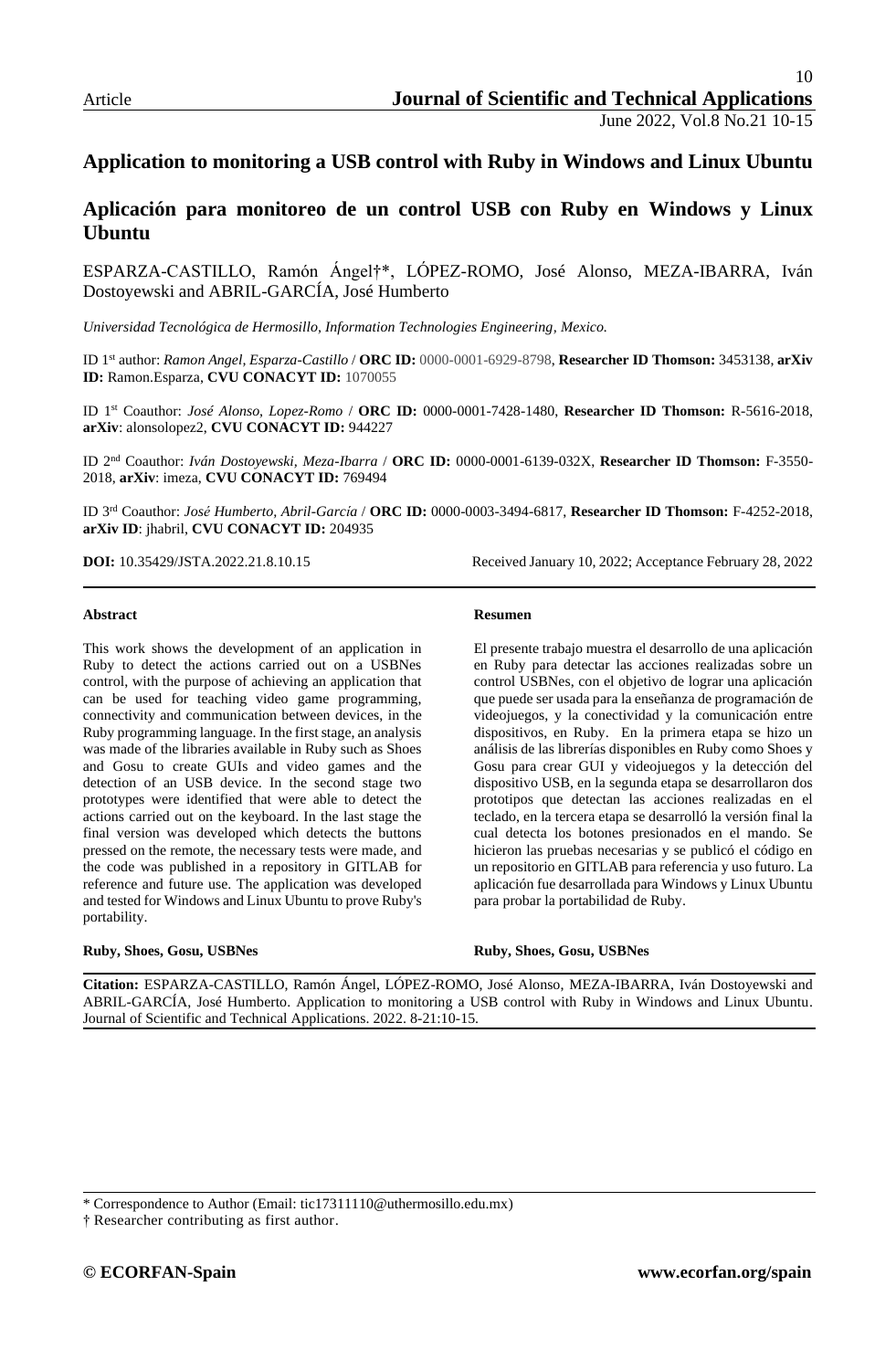# **Introduction**

The commerce and development of video games is one of the most lucrative industries, above cinema and television, for this reason it is of great importance to know the basics of video game programming for at least one development technology, so we consider it relevant to propose the development of an application that displays a GUI where a USBNes control is visualised and that displays on screen the buttons and pad that are pressed on the control. For the development of this project we use Visual Studio Code and the Shoes and Gosu libraries for Ruby. The result is several prototypes that can be used as a basis for further development in various areas of engineering such as GUI application development, video games or IoT. Figure 1 shows the general diagram of the project.



### **Figure 1** Project overview diagram

### **Tools**

Ruby (Cooper, 2007) (Mahadevan, 2002) is an interpreted, object-oriented programming language created by Yukihiro Matsumoto, who started working on Ruby in 1993 and introduced it in 1995. It combines syntax inspired by Python and Perl with object-oriented programming features. Ruby is distributed under a free software licence.

Shoes (Gandy, 2020) (Coupe, 2022) is a framework of tools based on the Ruby programming language. Shoes runs on Microsoft Windows, Mac OS X and Linux (GTK+), using the underlying Cairo and Pango technologies.

Gosu (Sobkowicz, 2015) (Julian Raschke, 2020) is a 2D game development library for Ruby and C++. It is available for macOS, Windows, Linux (including Raspbian) and iOS. Gosu is lightweight and has few dependencies (mainly SDL 2). It provides a window and a main method, 2D graphics and text, OpenGL or OpenGL ES technology, sounds, music, keyboard, mouse and gamepad input.

# **Hardward and Software Specifications**

# **Hardward used in the project**

- Intel(R) Core (TM) i34025U CPU @ 1.90 GHz, 6 GB RAM, 64 bits.
- Pentium (R) Dual-Core CPU E5700 @ 3.00 GHz, 4 GB RAM, 32 bits.
- Game Controller ELE-GATE® GM.09

## **Software used in the project Windows 10**

- Ruby 2.7.1p83 (2020-03-31 revision a0c7c23c9c) [x64-mingw32]
- Shoes federales build 3.2.25 r2170
- Shoes walkabout build 3.3.7 r3301
- Gosu (0.15.2 x64-mingw32)
- Visual Studio Code version 1.45.1

# **Linux Ubuntu 20.04 LTS**

- Ruby 2.7.0p0 (2019-12-25 revision 647ee6f091) [x86\_64-linux-gnu]
- Shoes federales build 3.2.25 r2170
- Shoes walkabout build 3.3.7 r3301
- Gosu (0.15.2)
- Visual Studio Code version 1.46.1

### **Development**

In order to evaluate the development of graphical interfaces with Ruby and communication with USB ports, several prototypes were developed.

ISSN 2444-4928 ECORFAN® All rights reserved.

ESPARZA-CASTILLO, Ramón Ángel, LÓPEZ-ROMO, José Alonso, MEZA-IBARRA, Iván Dostoyewski and ABRIL-GARCÍA, José Humberto. Application to monitoring a USB control with Ruby in Windows and Linux Ubuntu. Journal of Scientific and Technical Applications. 2022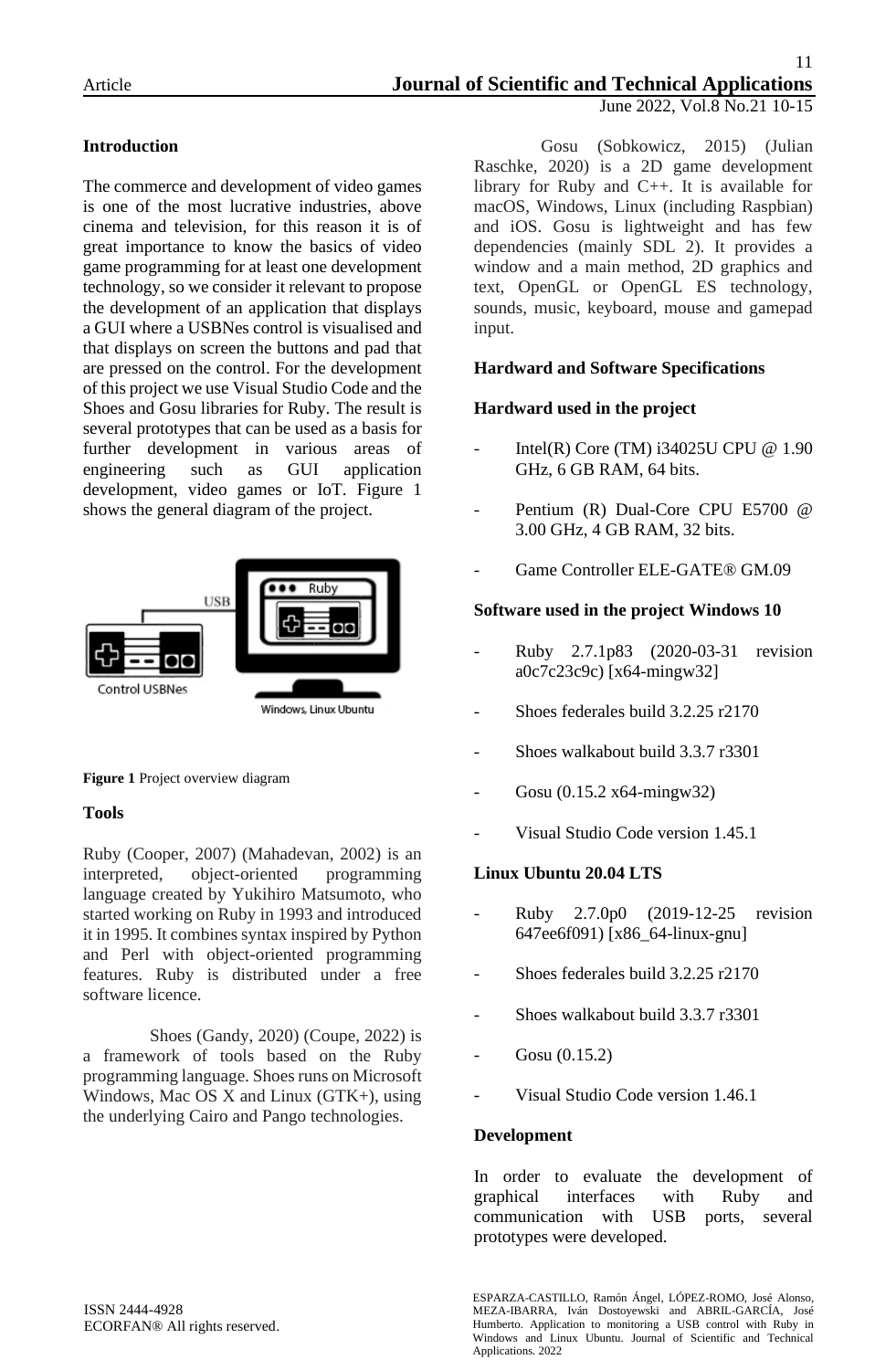June 2022, Vol.8 No.21 10-15

Figure 2 shows a GUI developed in Shoes federal for Windows 10 and Figure 3 shows a GUI developed in Shoes walkabout. These prototypes allow to identify the graphical recognition in the GUI through the keyboard, as it simulates the buttons on the control shown in the application.



**Figure 2** Federal Windows Shoes



**Figure 3** Linux shoes walkabout

Figure 4 shows a Ruby GUI running on Windows with the Gosu library.



**Figure 4** Windows Gosu

Figure 5 shows a Ruby GUI running on Linux Ubuntu with the Gosu library.



**Figure 5** Linux Ubuntu Gosu

After developing and testing the prototypes, it was decided to choose Gosu for the final development of the project, because it integrates directly both the GUI development and the access to the USB ports. In the final stage of the project we integrated the control for the recognition of the buttons and the pad showing an image when they are pressed.

### **Results and Conclusions**

Figure 6 shows the final result of our project, where the USBNes controller (Game Controller ELE-GATE GM.09) is connected and operating with the visual interface.

With the development of this work we managed to generate an application of recognition of a USBNes control compatible with Windows and Linux Ubuntu operating systems, using the Ruby programming language which serves as a guide to dabble in the development and creation of video games in different operating systems, where students can get many of the benefits of this development language, among which we can mention the ease of distribution, integration of tools and libraries to design, program and test our video games.





ESPARZA-CASTILLO, Ramón Ángel, LÓPEZ-ROMO, José Alonso, MEZA-IBARRA, Iván Dostoyewski and ABRIL-GARCÍA, José Humberto. Application to monitoring a USB control with Ruby in Windows and Linux Ubuntu. Journal of Scientific and Technical Applications. 2022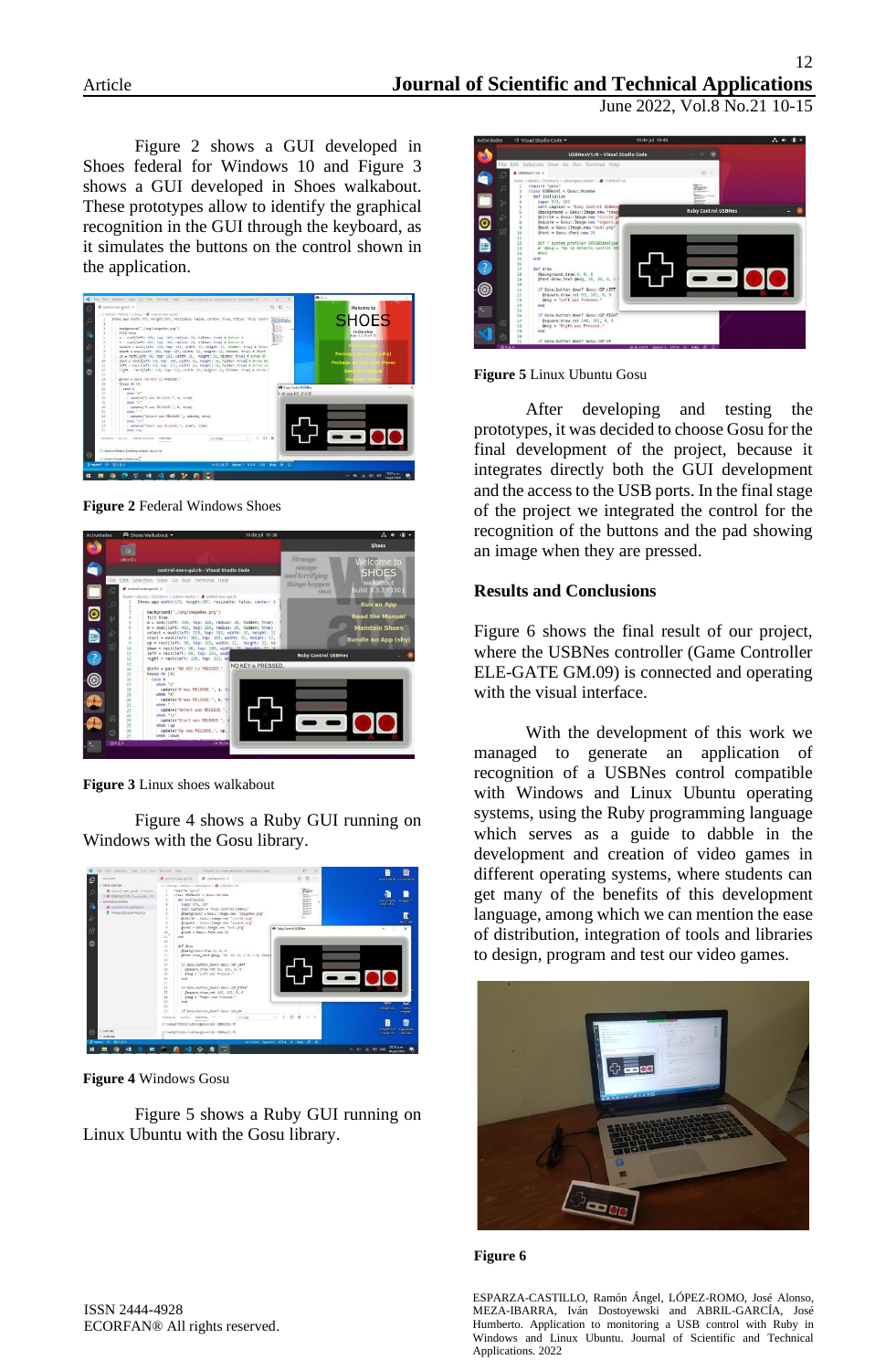June 2022, Vol.8 No.21 10-15

## **Annexes**

Application code for Windows and Linux Ubuntu with Shoes. (This code is not registered on any authoring site).

Shoes.app width:573, height:287, resizable: fals e, center: true, title: "Ruby Control USBNes" d o

background("./img/imageNes.png")

fill blue

 $a = \text{oval}(\text{left: } 390, \text{top: } 169, \text{radius: } 20, \text{ hidden})$ n: true) # Button A

 $b = \text{oval}(\text{left: } 462, \text{top: } 169, \text{radius: } 20, \text{ hidden})$ n: true) # Button B

select = oval $(\text{left: } 228, \text{top: } 183, \text{width: } 32, \text{h})$ eight: 12, hidden: true) # Select

 start = oval(left: 302, top: 183, width: 32, hei ght: 12, hidden: true) # Start

 $up = rect(left: 98, top: 122, width: 21, height)$ : 21, hidden: true) # Arrow UP

 down = rect(left: 98, top: 180, width: 21, hei ght: 21, hidden: true) # Arrow Down

left =  $rect(left: 69, top: 151, width: 21, height)$ : 21, hidden: true) # Arrow Left

right = rect(left: 128, top: 151, width: 21, hei ght: 21, hidden: true) # Arrow Right

@info = para "NO KEY is PRESSED."

keyup do |k|

case k

when "a"

update("A was RELEASE.", a, true)

when "s"

update("B was RELEASE.", b, true)

when " "

 update("Select was RELEASE.", select, t rue)

ISSN 2444-4928 ECORFAN® All rights reserved. when "\n"

update("Start was RELEASE.", start, true

when :up

update("Up was RELEASE.", up, true)

when :down

update("Down was RELEASE.", down, tr

ue)

)

when :left

```
 update("Left was RELEASE.", left, true)
```
when :right

update("Right was RELEASE.", right, tru

e)

end

end

keypress do |k|

case k

when "a"

update("A was PRESSED.", a, false)

when "s"

update("B was PRESSED.", b, false)

when " "

 update("Select was PRESSED.", select, f alse)

when "\n"

update("Start was PRESSED.", start, fals

when :up

e)

update("Up was PRESSED.", up, false)

when :down

 update("Down was PRESSED.", down, f alse)

ESPARZA-CASTILLO, Ramón Ángel, LÓPEZ-ROMO, José Alonso, MEZA-IBARRA, Iván Dostoyewski and ABRIL-GARCÍA, José Humberto. Application to monitoring a USB control with Ruby in Windows and Linux Ubuntu. Journal of Scientific and Technical Applications. 2022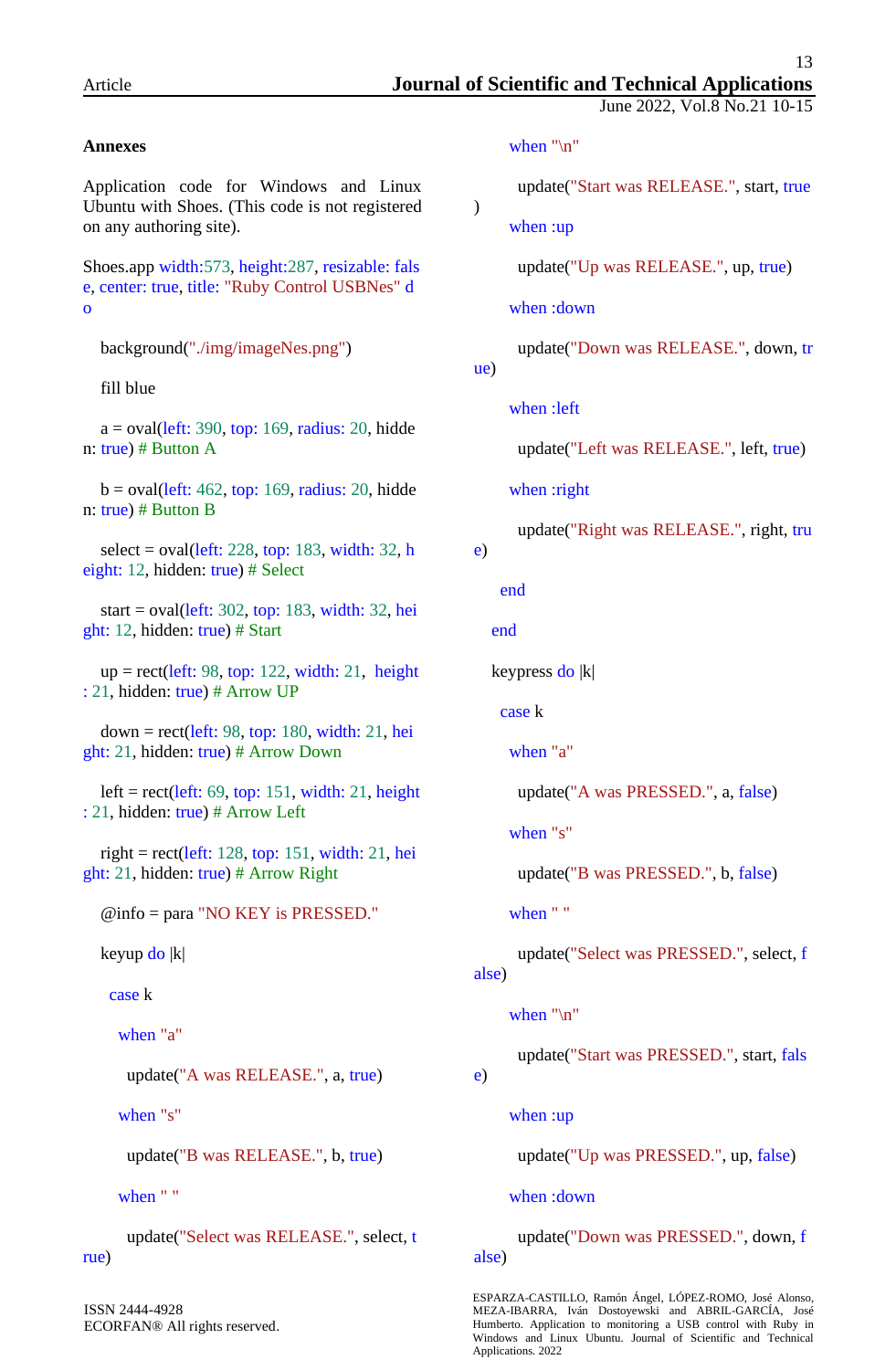se)

end

end

end

end

June 2022, Vol.8 No.21 10-15 when :left update("Left was PRESSED.", left, false) when :right update("Right was PRESSED.", right, fal def update(message, button, state) @info.replace message  $button.hidden = state$ Application Code for Windows and Linux Ubuntu with Gosu. require "gosu" class USBNesV1 < Gosu::Window def initialize super 573, 287 self.caption = "Ruby Control USBNes" @background = Gosu::Image.new "imageNe @circle = Gosu::Image.new "circle.png" @square = Gosu::Image.new "square.png"  $@$ oval = Gosu::Image.new "oval.png"  $\omega$  font = Gosu::Font.new 20 @square.draw\_rot 83, 162, 0, 0 @msg = "Left was Pressed." end @square.draw\_rot 146, 162, 0, 0 @msg = "Rigth was Pressed." end if Gosu.button\_down? Gosu::GP\_UP @square.draw\_rot 114.5, 131, 0, 0 @msg = "Up was Pressed." end if Gosu.button\_down? Gosu::GP\_DOWN @square.draw\_rot 114.5, 193, 0, 0 @msg = "Down was Pressed." end 3 @circle.draw\_rot 415, 190, 0, 0 @msg = "B was Pressed." end 1 @circle.draw\_rot 487, 190, 0, 0 @msg = "A was Pressed."

#### end

s.png"

def draw

@background.draw 0, 0, 0

 @font.draw\_text @msg, 10, 10, 0, 1.0, 1.0, Gosu::Color::BLACK

```
 if Gosu.button_down? Gosu::GP_LEFT
```
ISSN 2444-4928 ECORFAN® All rights reserved. if Gosu.button\_down? Gosu::GP\_RIGHT

if Gosu.button\_down? Gosu::GP\_BUTTON\_

if Gosu.button\_down? Gosu::GP\_BUTTON\_

#### end

 if Gosu.button\_down? Gosu::GP\_BUTTON\_ 4

@oval.draw\_rot 249, 189, 0, 0

@msg = "Select was Pressed."

#### end

ESPARZA-CASTILLO, Ramón Ángel, LÓPEZ-ROMO, José Alonso, MEZA-IBARRA, Iván Dostoyewski and ABRIL-GARCÍA, José Humberto. Application to monitoring a USB control with Ruby in Windows and Linux Ubuntu. Journal of Scientific and Technical Applications. 2022